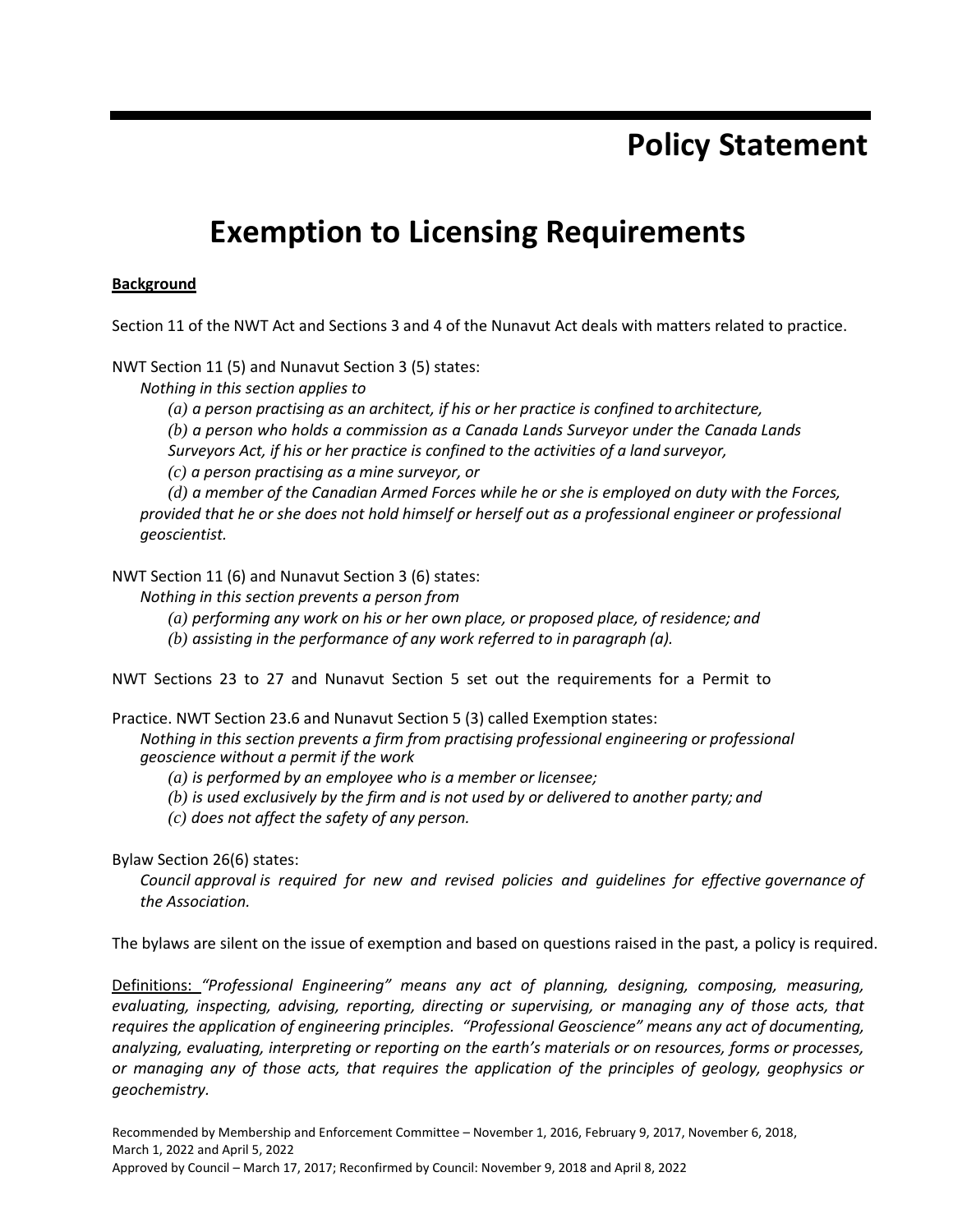#### **Purpose**

This policy provides clarification on the intent of the various exemption

sections. Sections 11 (5) and (6) are clear and need no further interpretation.

Further interpretation of NWT Section 23.6 and Nunavut Section 5 (3) is required to provide guidance to the Membership and Enforcement Committee to ensure that decisions, on recommendations to Council regarding this section, will be fair and consistent.

#### **Policy**

It is clear from NWT 23(6) and NU 5(3) that a firm may practise professional engineering or professional geoscience without a permit if the work is performed by an employee who is a member or licensee; is used exclusively by the firm and is not used by or delivered to another party; **and** does not affect the safety of any person.

NAPEG's interpretation of 23(6) is that every action that a firm would do, even though it may be used exclusively by the firm and not used by or delivered to another party, will still affect the safety of people, in particular their staff and possibly others. Therefore all actions by firms practicing engineering or geoscience, require a Permit to Practice.

Exploration companies, that have no professional engineers and/or professional geoscientists on staff and rely fully on independent qualified persons, per National Instrument (NI) 43-101 or other such regulations, may be exempt from requiring a Permit. They must submit a signed declaration to the effect that:

- The firm does not have any engineers or geoscientists on staff; and
- Any engineering or geoscience work on behalf of the company is performed by a NAPEG registered firm and/or practitioner; and
- They must submit the name/s of NAPEG practitioner/s and/or Permit Holder.

Exploration firms that do have professional engineers and/or professional geoscientists on staff, even though they must rely on independent qualified persons, per NI 43-101, would not be exempt.

If any firm has a professional practitioner on staff, it is NAPEG's position that the company would normally require a Permit to Practice. When it is clear that a firm does not practice engineering or geoscience, the firm would not be required to apply for a Permit to Practice or for an exemption. An example might be a Professional who sells sporting goods for a sporting goods store.

If the firm appears to be practicing engineering or geoscience, but believes it does not require a permit, the firm may formally request an exemption explaining why they do not require a permit. An example may be where a construction company is supervising construction and all the engineering has been done by others even when clarification is required on elements of the project. The registered professional working for such a firm, is cautioned about the need to comply with the *Code of Ethics*, i.e., "Professional Engineers and Professional Geoscientists will keep themselves informed in order to maintain their competence".

Some federally regulated industries including transportation may be exempt from complying with provincial acts and licensing requirements. However it is NAPEG's position that these firms should have a Permit to Practice because they may be putting the safety of people at risk. Staff of these firms would require professional registration.